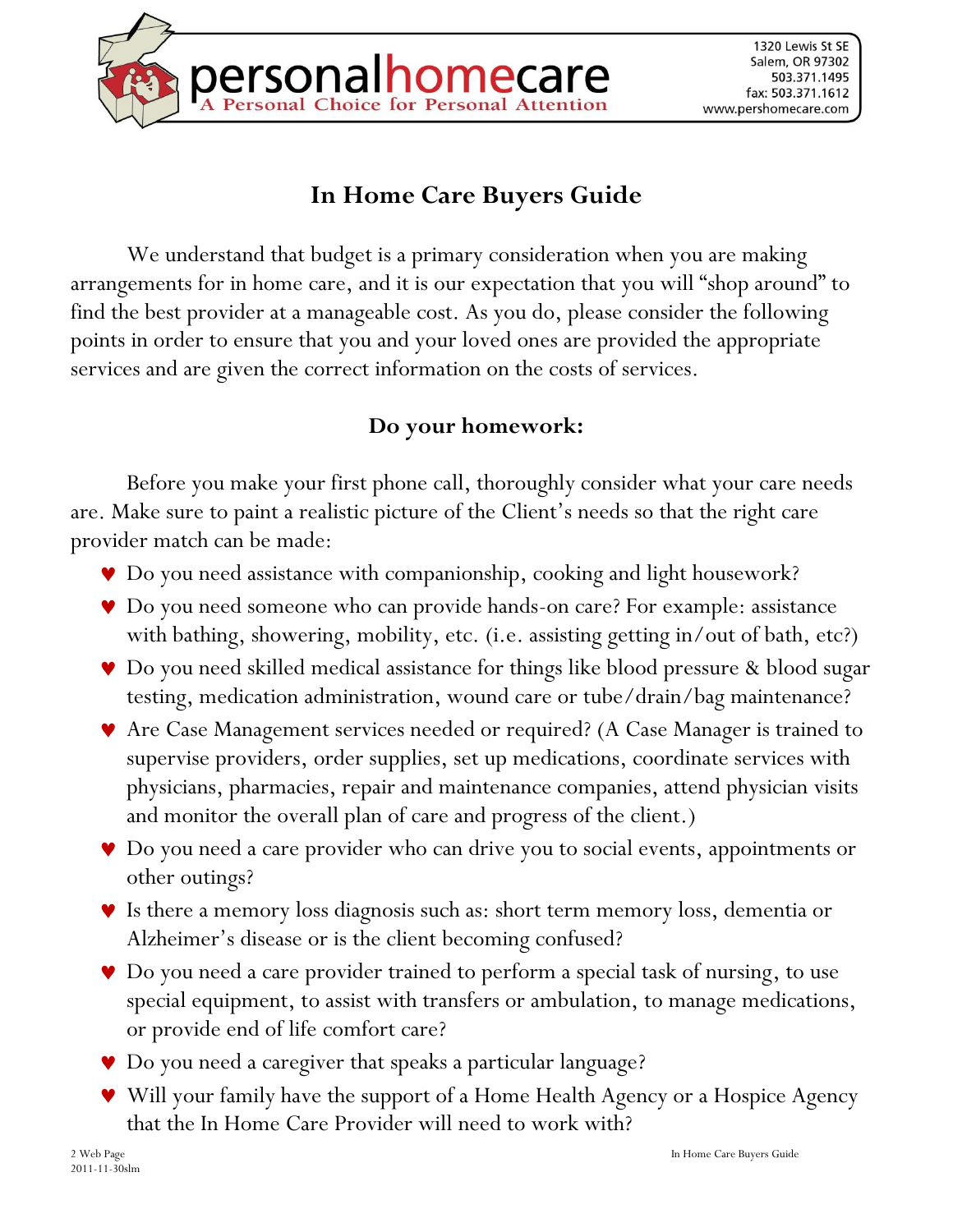

## **Interview the agency**

In order to protect yourself and your loved ones from potential liability, be sure to ask about and consider the following when selecting a homecare agency:

- What levels of care are available?
- Are you licensed for skilled caregiving or only companion care services?
- ◆ Are your care providers supervised by an RN?
- Who conducts the initial assessment before starting of care?
- Are all care providers employees of your agency?
- Is your agency licensed, bonded, and insured?
- ◆ What happens if a care provider is injured in my home?
- Do you take care of paying the taxes and withholdings for the care provider?
- If there is a personality conflict or other problem with a care provider, can a change be made?
- ◆ How is this handled?
- How much notice will you give me if a care provider I have been working with is leaving or will be unavailable for an extended period of time?
- ◆ What are your rates?
- Is there a minimum number of hours that I have to commit to each shift/day/week/month?
- ◆ How much deposit for services is required to start care?
- What happens if a care provider calls in sick or has an emergency?
- ◆ Will you send another care provider of equal skill and experience?
- ◆ Can I interview the care providers(s) before I commit to using your agency?
- Do you check references, criminal histories and drivers history's on all providers?
- ◆ Can I get a care provider that has worked with clients with similar care needs?
- Is your care provider trained to provide emergency assistance to me such as Basic First Aid or CPR?